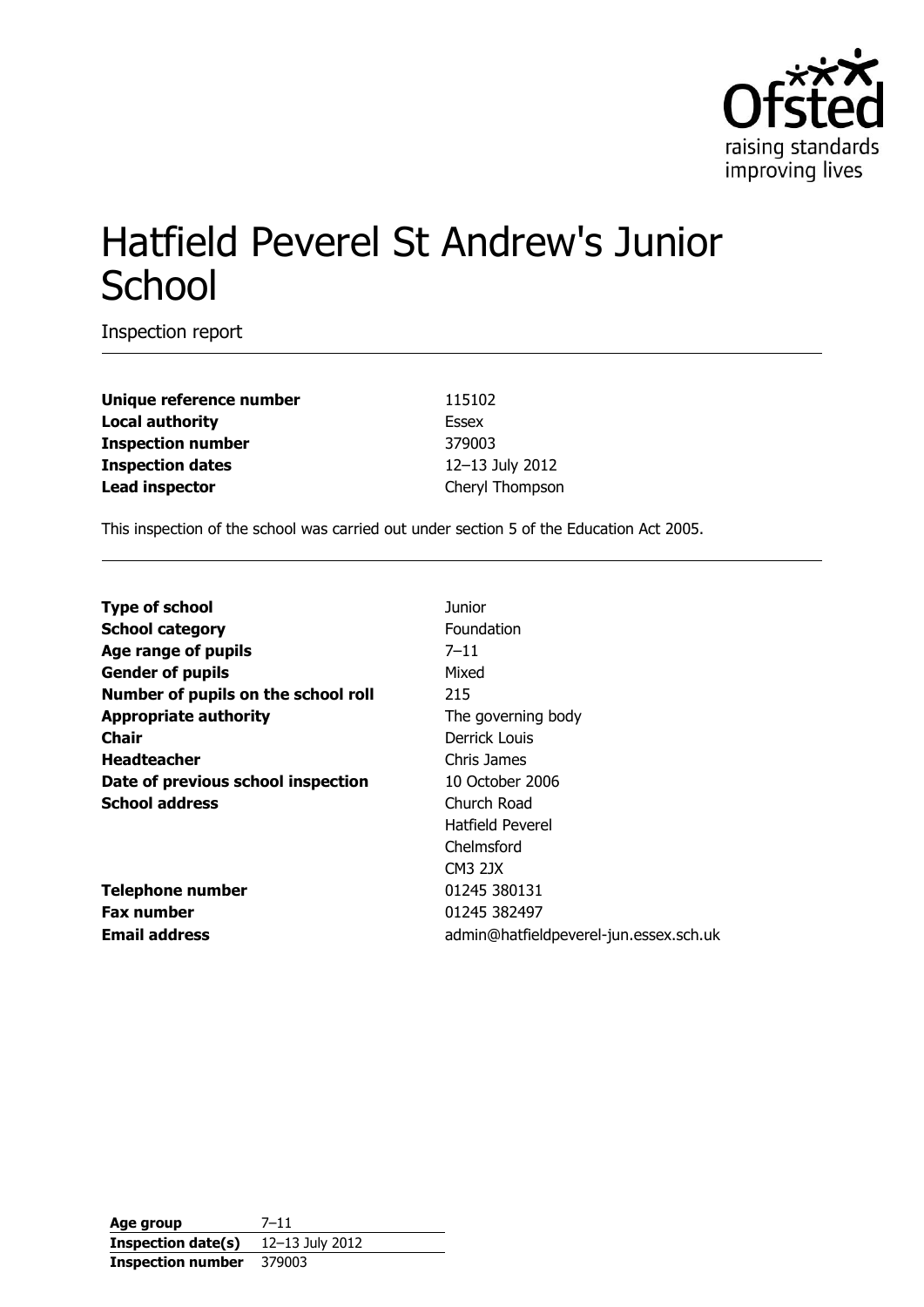

You can use Parent View to give Ofsted your opinion on your child's school. Ofsted will use the information parents and carers provide when deciding which schools to inspect and when.

You can also use Parent View to find out what other parents and carers think about schools in England. You can visit [www.parentview.ofsted.gov.uk,](http://www.parentview.ofsted.gov.uk/) or look for the link on the main Ofsted website: [www.ofsted.gov.uk](http://www.ofsted.gov.uk/)

The Office for Standards in Education, Children's Services and Skills (Ofsted) regulates and inspects to achieve excellence in the care of children and young people, and in education and skills for learners of all ages. It regulates and inspects childcare and children's social care, and inspects the Children and Family Court Advisory Support Service (Cafcass), schools, colleges, initial teacher training, work-based learning and skills training, adult and community learning, and education and training in prisons and other secure establishments. It assesses council children's services, and inspects services for looked after children, safeguarding and child protection.

Further copies of this report are obtainable from the school. Under the Education Act 2005, the school must provide a copy of this report free of charge to certain categories of people. A charge not exceeding the full cost of reproduction may be made for any other copies supplied.

If you would like a copy of this document in a different format, such as large print or Braille, please telephone 0300 123 4234, or email enquiries@ofsted.gov.uk.

You may copy all or parts of this document for non-commercial educational purposes, as long as you give details of the source and date of publication and do not alter the information in any way.

To receive regular email alerts about new publications, including survey reports and school inspection reports, please visit our website and go to 'Subscribe'.

Piccadilly Gate Store St **Manchester** M1 2WD

T: 0300 123 4234 Textphone: 0161 618 8524 E: enquiries@ofsted.gov.uk W: www.ofsted.gov.uk



© Crown copyright 2012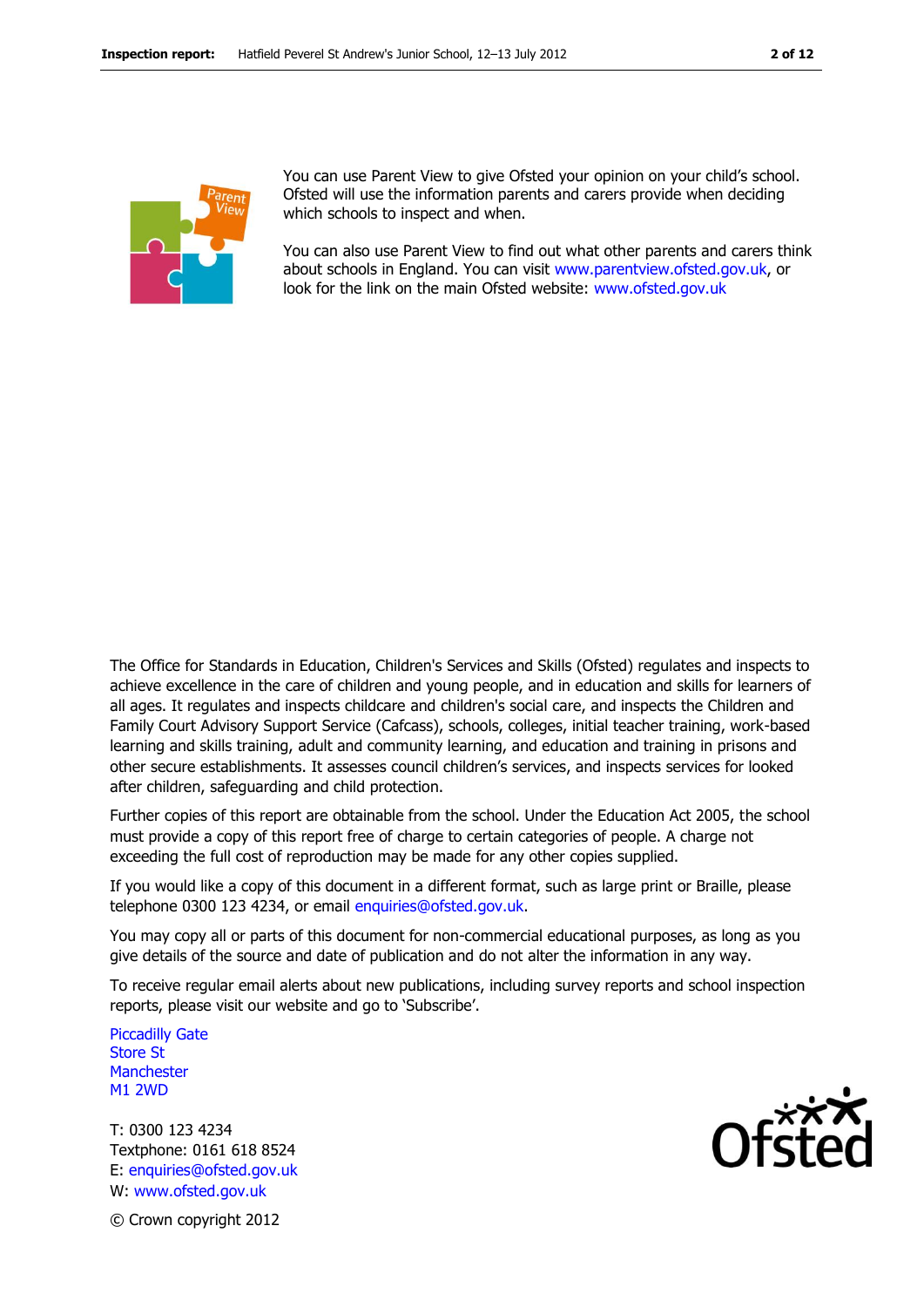# **Introduction**

Inspection team

Cheryl Thompson **Additional Inspector** Sa'ad Khaldi Additional Inspector

This inspection was carried out with two days' notice. Inspectors observed 15 lessons taught by nine teachers. The work of learning support assistants, with small groups of pupils and individuals, was also observed. Meetings were held with staff, members of the governing body and groups of pupils. Inspectors heard a small number of pupils read in Year 3 and Year 6. Inspectors observed the school's work, and looked at school evaluation documents, safeguarding documentation, data on pupils' progress and development planning. Responses from questionnaires completed by 70 parents and carers were analysed, as well as those from pupils and staff.

# **Information about the school**

This is an average-sized primary school and serves the village and surrounding area. Approximately a third of pupils live outside of the school's catchment area. The proportion of pupils supported at school action plus or with a statement of special educational needs is average. The proportion of pupils known to be eligible for free school meals is below average. The school has eight classes with two classes in each year group. The school meets the current floor standards, which set the government's minimum expectations for pupils' attainment and progress. The school has the national Healthy Schools Award and the Activemark for high quality physical education provision. The school works in partnership with a school-centred initial teacher training (SCITT) consortium.

Within the past two years, the school has had a complete change of governing body membership.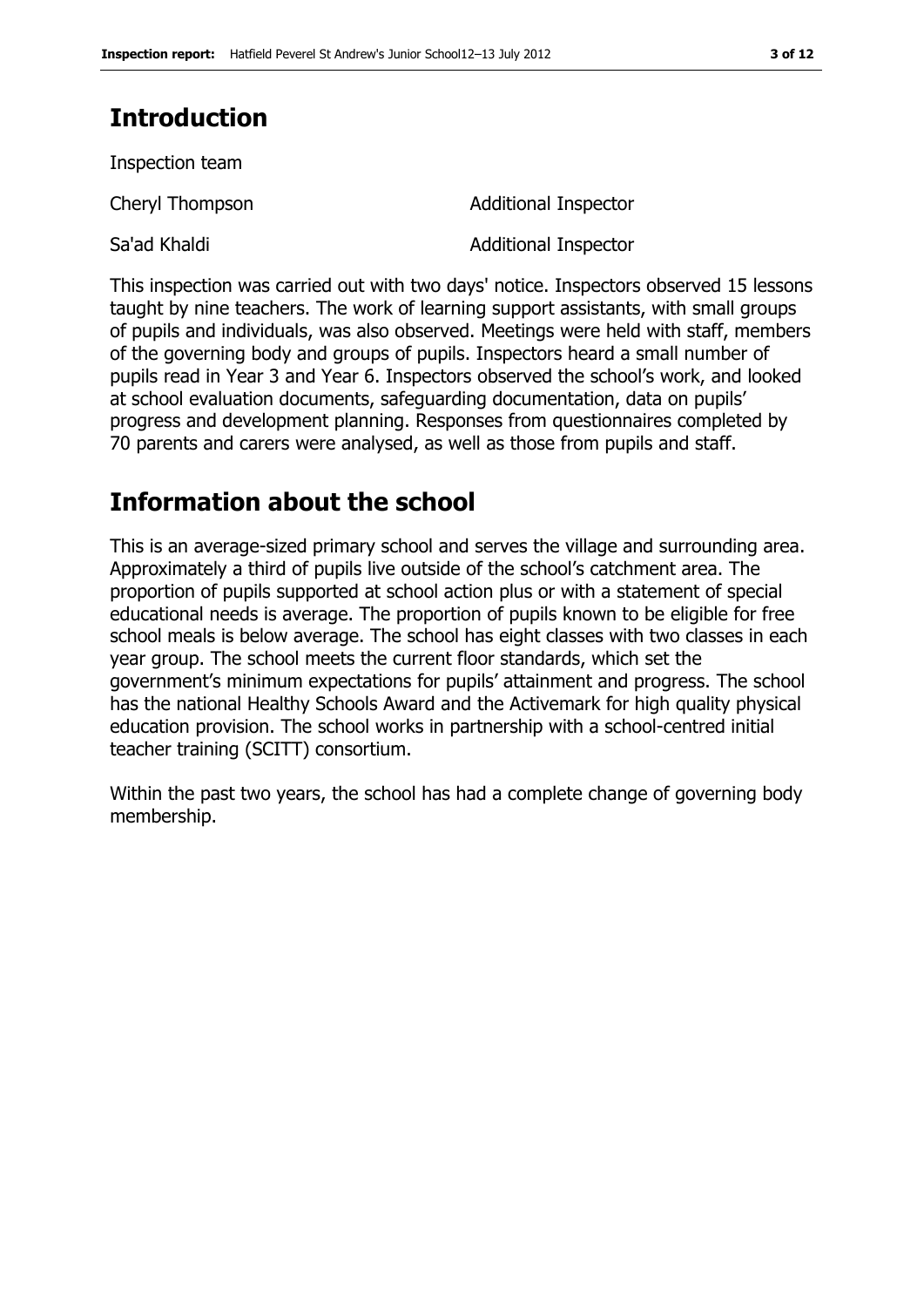## **Inspection judgements**

| <b>Overall effectiveness</b>          |  |
|---------------------------------------|--|
|                                       |  |
| <b>Achievement of pupils</b>          |  |
| <b>Quality of teaching</b>            |  |
| <b>Behaviour and safety of pupils</b> |  |
| <b>Leadership and management</b>      |  |

### **Key findings**

- This is a good school. The school's motto, 'Enjoy, Respect, Achieve,' is met very well. The strong leadership of the headteacher, deputy headteacher and senior teachers ensures an effective team approach to school improvement. The school is not outstanding because, although good, the quality of teaching is not leading to outstanding achievement, most notably in writing.
- Pupils' achievement is good overall and outstanding in mathematics. Attainment is above average and considerably above in mathematics. Progress is good overall and outstanding in mathematics. The small minority of pupils, who begin Year 3 with weak levels of understanding of how to use letter sounds to read and spell (phonics), make satisfactory rather than good progress. Teachers do not have a clear idea of what these pupils know, or need to learn next and have not had enough training in how to teach phonics to ensure pupils' good progress.
- Good teaching makes a strong contribution to pupils' good all-round academic achievement, enthusiasm for learning and very well-developed personal skills. Pupils are very well prepared for their future education, except in the areas of handwriting and presentation of their work. In these areas, teachers are not always setting sufficiently high expectations.
- The behaviour and safety of pupils are outstanding. A very relevant curriculum and excellent relationships, based on mutual respect between adults and pupils, underpin pupils' enthusiasm for their learning. Almost all pupils say they feel extremely safe in school and all are confident that, should they have concerns, any member of staff will help them.
- Leadership and management, including the management of performance, are good. Self-evaluation is good. There are good systems for checking on pupils' and teachers' performance although monitoring is not always rigorous enough to 'unpick' details of what is needed to raise good teaching to a consistently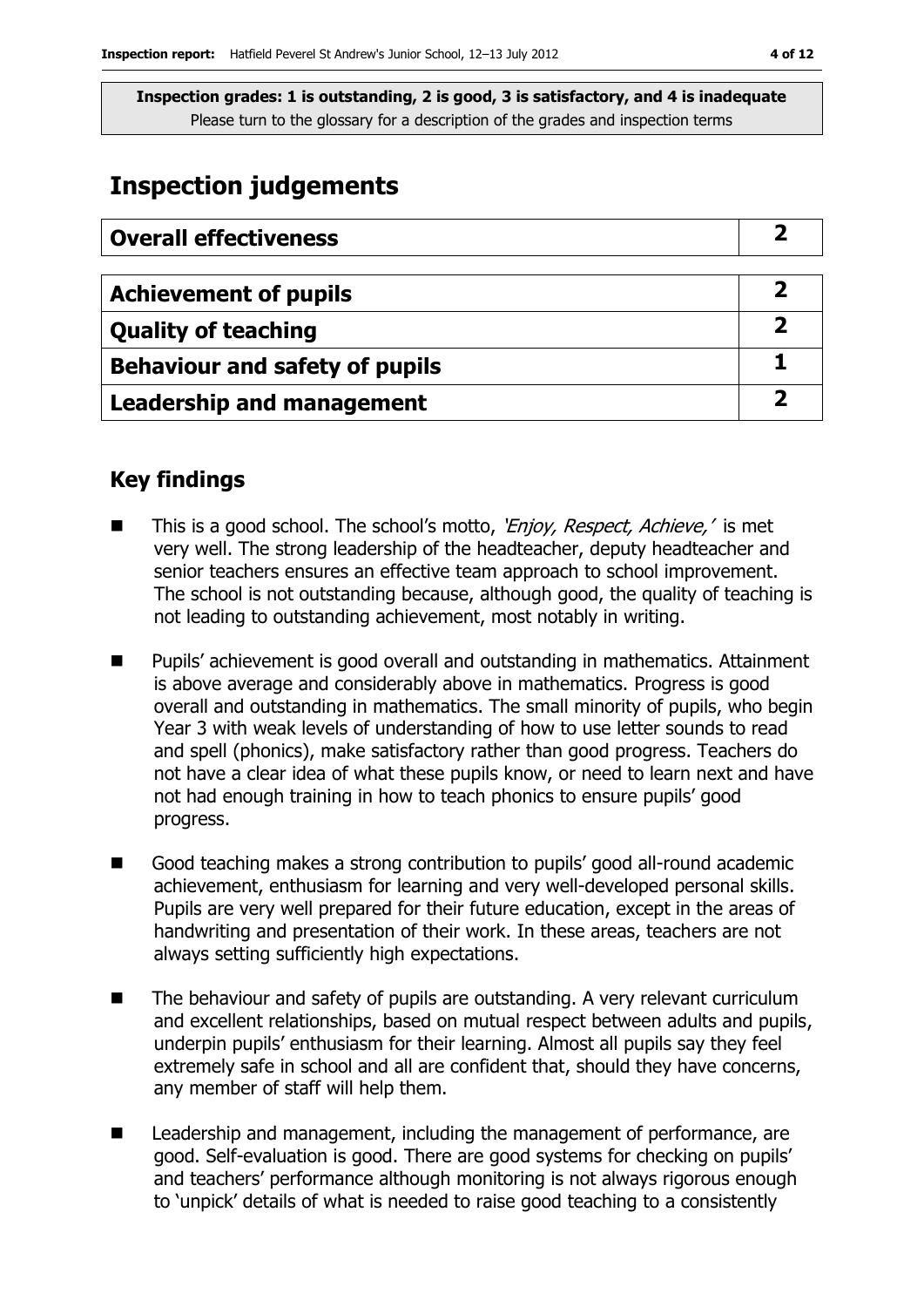outstanding level.

### **What does the school need to do to improve further?**

- Increase pupils' rate of progress further in writing by:
	- providing training for staff to help improve their understanding of how to teach letters and sounds
	- assessing pupils' knowledge of letters and sounds at their start in Year 3, in order to provide teachers with a secure understanding of their starting points and what they need to learn next
	- setting higher expectations for standards of handwriting and presentation.
- Increase the proportion of consistently outstanding teaching by:
	- monitoring the quality of teaching and pupils' learning even more rigorously and regularly, to focus on the details needing improvement.

#### **Main report**

#### **Achievement of pupils**

Pupils achieve well in all subjects with outstanding achievement in mathematics where, this year, 14% of pupils attained Level 6 which is well beyond the expectations for 11-year-olds. There are no significant differences in achievement between different groups of pupils whatever their ability or gender. Disabled pupils and those with special educational needs make similar progress to their peers. These findings endorse the views of the vast majority of parents and carers who consider their children are making good progress. Attainment on entry to Year 3 is usually above average and in some years significantly so. The school is successful in sustaining and building on pupils' accomplished starting points so that, by the end of Year 6, attainment is significantly above average. For example, this year, in mathematics, pupils are over a year and a term ahead of pupils of a similar age nationally and, in writing, almost two terms ahead. In reading, pupils are ahead by almost a year. Year 6 pupils read accurately and enthusiastically, explaining in detail why they like particular genres and authors

Pupils make good progress overall and outstanding progress in mathematics. For example, in an outstanding lesson in Year 6, pupils worked out the costs of shares, and then re-calculated them in the light of the rise and fall in share prices. Writing is the area where progress, while good, is not so strong because of only satisfactory progress in Year 3. This slower start for a small minority is because there is no defined system for ensuring pupils continue to build on the programme of phonics they had been learning in the infant school. Consequently, these pupils are not able to make a good attempt to read unknown words or write the words they wish to use in stories and accounts. As pupils move through the school, progress in reading and writing picks up significantly, especially in Year 6, because pupils learn to make good use of dictionaries and thesauruses and teachers pick up on gaps in pupils'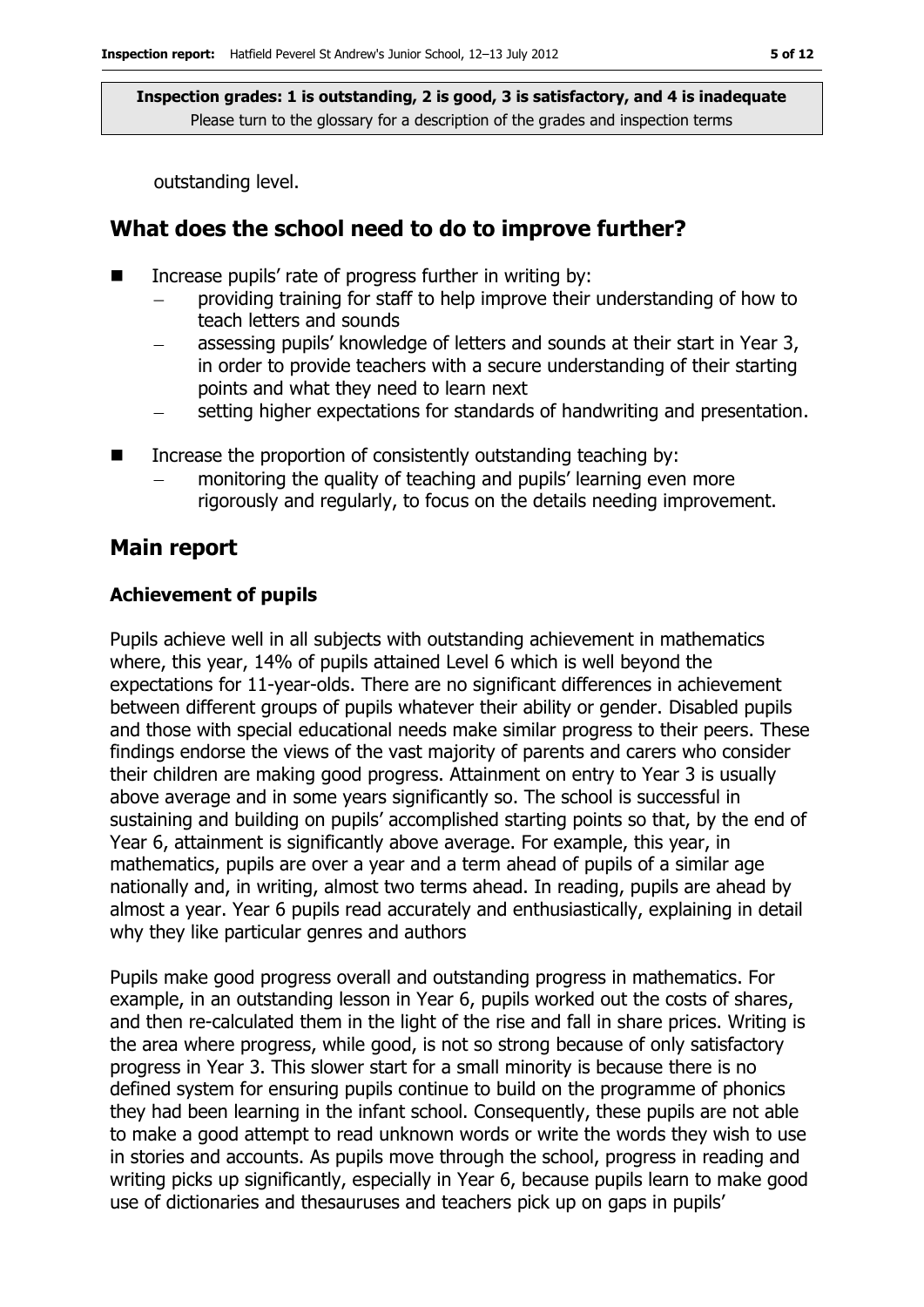knowledge and address these.

#### **Quality of teaching**

Teaching is good. The vast majority of pupils, parents and carers endorse this view. Classrooms are lively learning environments. Pupils are very involved in their learning because teachers use very effective questioning at a brisk pace. Across the school, teaching is particularly effective in mathematics because teachers have excellent subject knowledge which they use to make lessons fun and very challenging. Pupils say they '...love science and design and technology lessons...' because they '...get to use great tools.' Teachers complete detailed assessments so that risks are minimised for pupils to use saws and hot glue-guns to make their 'buggies'. Inspection evidence shows that pupils' excellent behaviour and awareness of safety ensure they use such equipment safely and successfully. Teaching for disabled pupils and those with special educational needs is equally good. Teaching assistants provide sensitive support for pupils with high levels of need, always encouraging good self-esteem and independence.

The great majority of teaching is either good or outstanding. A key strength in all teaching is teachers' expectations that pupils will use the guidance provided to carefully assess their own work, and then set themselves targets to do even better. Excellent relationships between adults and pupils provide pupils with confidence to voice their opinions and ask questions. Teachers take appropriate opportunities to ask thought-provoking questions, as in a science lesson on sound, when pupils were asked how poor hearing would impact on daily living; at the start of their buggyracing activity, pupils were asked to establish their racing rules. Such opportunities support pupils' personal development well. There are three reasons that teaching is not consistently outstanding. First, the quality of teachers' marking is variable. Pupils' work is always marked but the level of guidance is inconsistent. Where marking is outstanding, pupils know exactly how to improve their work. On occasions, marking is more congratulatory than helpful. Second, teachers are not setting consistent, high expectations for pupils' standards of handwriting and presentation so that pupils' work does not always reflect their abilities. Third, while the teaching of reading and writing is generally good, teachers and teaching assistants lack detailed knowledge and expertise in how to teach the early stages of phonics to ensure pupils' good rather than satisfactory progress in this aspect.

#### **Behaviour and safety of pupils**

Pupils' behaviour around the school and in lessons is outstanding. Pupils are polite and friendly to those they know and welcoming to visitors. In lessons, pupils have very positive attitudes and take pride in working to the best of their capabilities. They work exceptionally well together and respect each other's views and efforts; for example in Year 6's buggy-racing competition, pupils discussed how they could make improvements to performance and congratulated the winners. Older pupils demonstrated a good understanding of the difference between need and want when they planed a seaside town. They discussed, with a great deal of humour, that while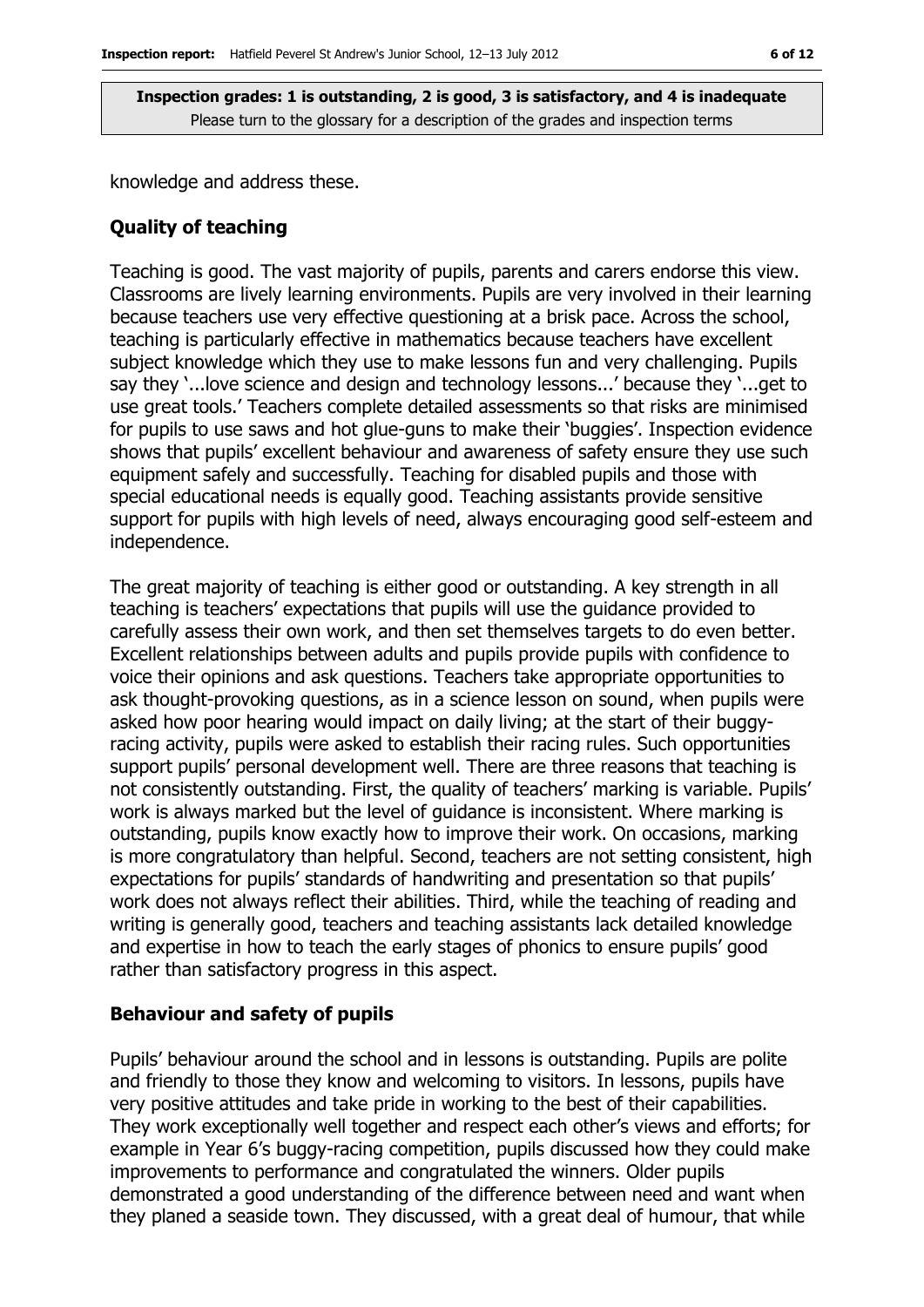it may be 'great' to have a water-park, there is a need for a car-park for the visitors. Such positive and mature attitudes make a significant contribution to learning. The views of most pupils, parents and carers indicate that this impressive standard of behaviour is the norm.

Pupils know about different types of bullying, such as what is meant by cyber or racist bullying. They are confident incidences of bullying are very rare in the school and that, should they have concerns, any member of staff will help them. Pupils like taking on responsibilities, such as being talk-partners to Year 2 pupils in the infant school or members of the school council. They have an excellent idea of how to keep themselves and others safe. All parents and carers agree that their child is safe and looked after well at school.

Attendance is consistently above average. Pupils say they 'hate being ill' and missing their interesting lessons and activities.

#### **Leadership and management**

Leadership and management are good. Principled leadership, good management systems and high quality teaching by the senior team are at the heart of the school's success. The headteacher takes advantage of appropriate training courses and ensures that all teachers are involved. For example, The headteacher, deputy headteacher and chair of governors undertook the local authority course, 'From good to great' and, from this, led a series of training sessions for staff. As a result, staff agreed the features of 'good or better' teaching and the criteria for judging the quality of teaching in the school. Consequently, all are aware of the high expectations for their performance. The involvement of the school in the SCITT partnership has also had a good impact on teachers' skills of monitoring and judging the quality of teaching. The proportion of outstanding teaching across the school has improved considerably since the last inspection. However, the senior team's good monitoring is not always having the desired impact because they are not being rigorous enough to note details. For example, they take only a small sample of pupils' books to scrutinise rather than a larger sample of, say, a given ability range.

There is a strong capacity for further improvement. Since the last inspection, the school has sustained significantly above-average attainment and developed its curriculum further to include more sporting and musical activities, and even more opportunities for gifted and talented pupils. Discrimination is tackled robustly and equality of opportunity is promoted effectively because the school knows exactly how well different groups of pupils are learning. The school's system for tracking pupils' progress is being used increasingly effectively to set even more challenging targets for attainment, and to hold teachers to account in ensuring pupils meet these targets.

The good and constantly developing curriculum provides a range of rich opportunities for very relevant learning. It contributes particularly well to pupils' spiritual, moral, social and cultural development. For example, the recent Olympic theme has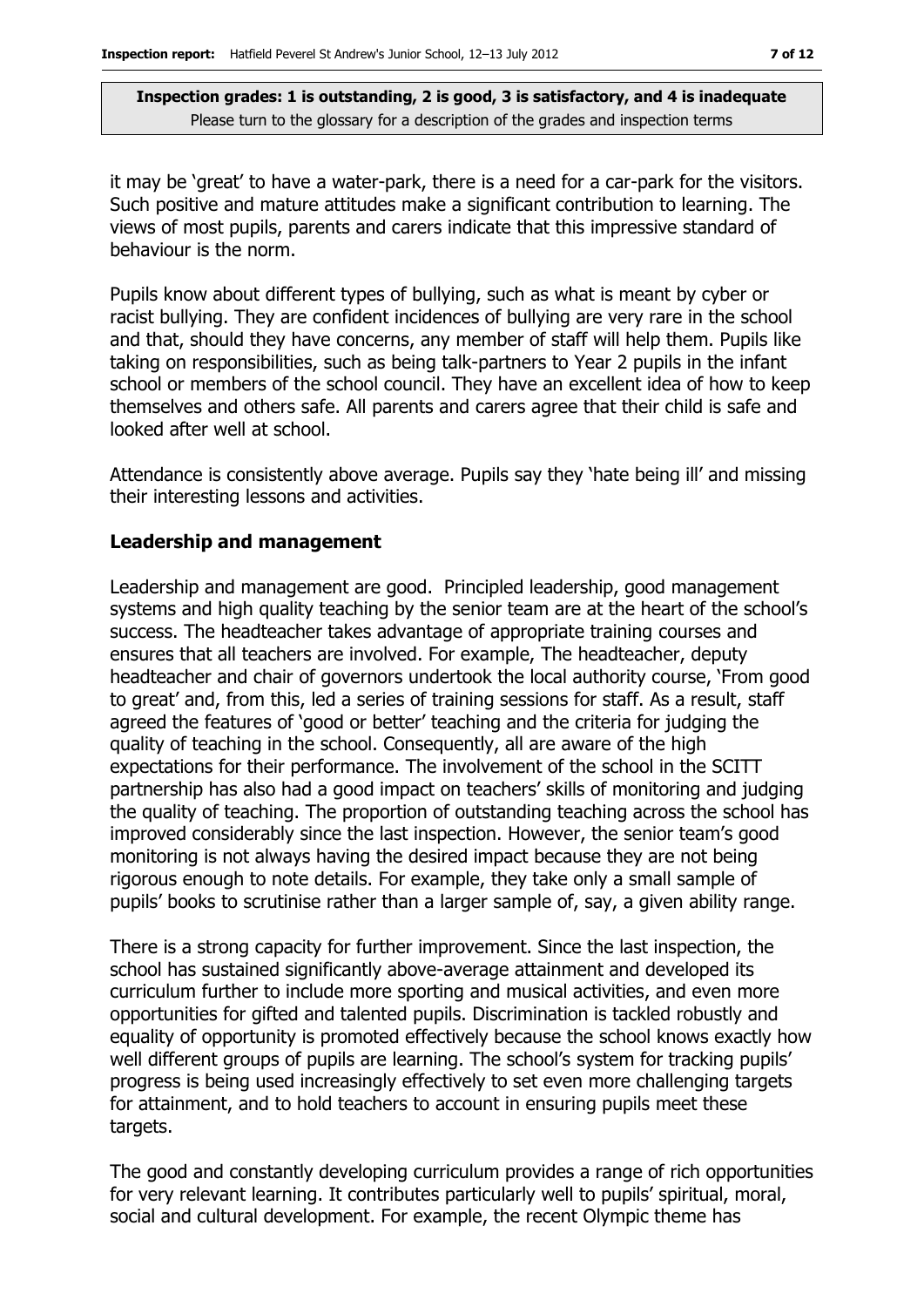developed pupils' understanding of values and personal qualities such as resilience and perseverance.

The governing body is proud and supportive of the school and makes effective use of each member's particular strengths, such as in finance. In a relatively short time, it has developed a good overview of the school's strengths and areas to improve and has contributed effectively to improving consultation and communication with parents and carers. It ensures safeguarding systems follow recommended good practice and meet government requirements.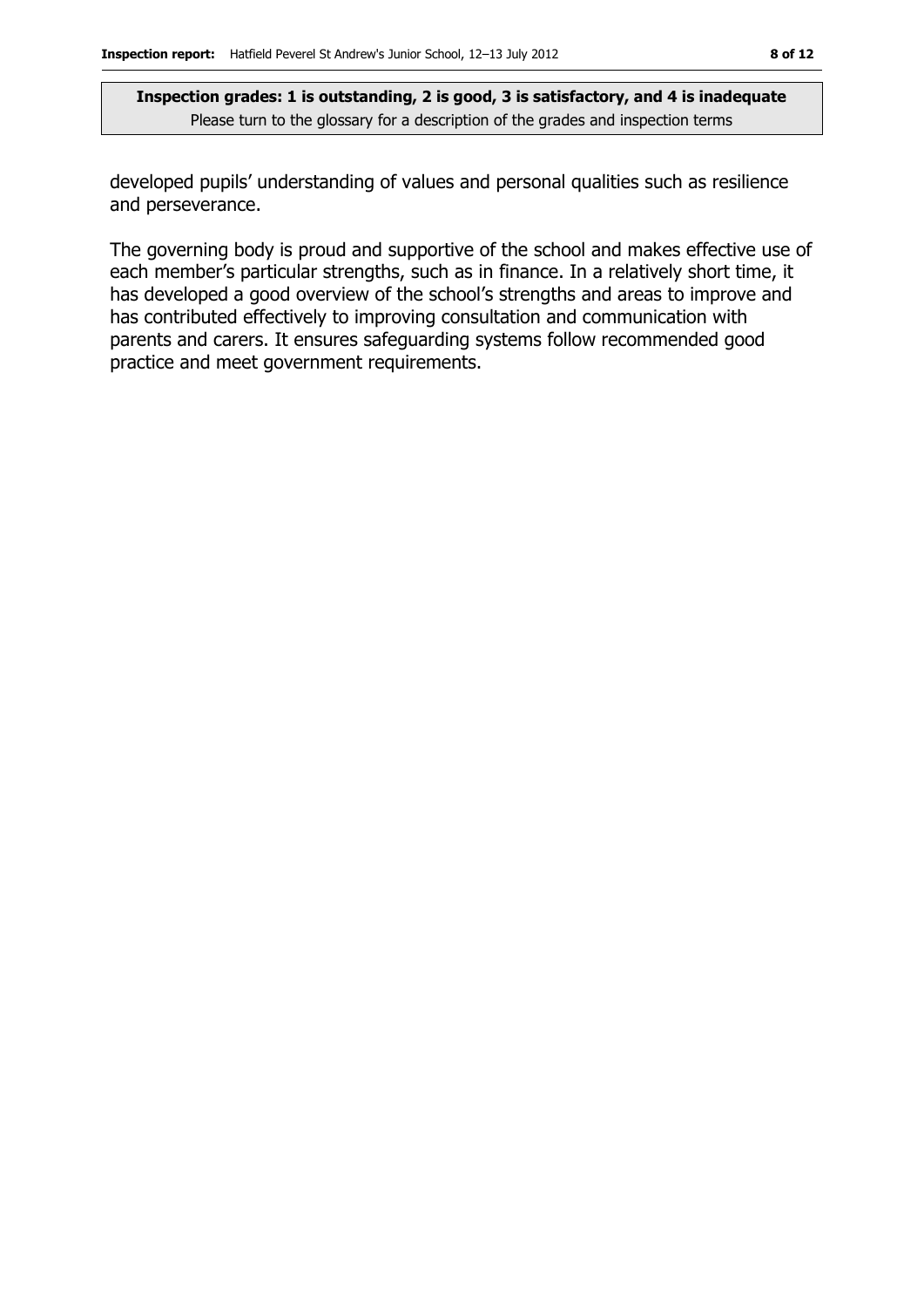# **Glossary**

#### **Grade Judgement Description** Grade  $1$  | Outstanding | These features are highly effective. An outstanding school provides exceptionally well for all its pupils' needs. Grade 2  $\Box$  Good These are very positive features of a school. A school that is good is serving its pupils well. Grade 3  $\parallel$  Satisfactory  $\parallel$  These features are of reasonable quality. A satisfactory school is providing adequately for its pupils. Grade 4 | Inadequate | These features are not of an acceptable standard. An inadequate school needs to make significant improvement in order to meet the needs of its pupils. Ofsted inspectors will make further visits until it improves.

### **What inspection judgements mean**

### **Overall effectiveness of schools**

|                         | Overall effectiveness judgement (percentage of schools) |      |                     |                   |
|-------------------------|---------------------------------------------------------|------|---------------------|-------------------|
| <b>Type of school</b>   | <b>Outstanding</b>                                      | Good | <b>Satisfactory</b> | <b>Inadequate</b> |
| Nursery schools         | 54                                                      | 42   |                     |                   |
| Primary schools         | 14                                                      | 49   | 32                  |                   |
| Secondary<br>schools    | 20                                                      | 39   | 34                  |                   |
| Special schools         | 33                                                      | 45   | 20                  |                   |
| Pupil referral<br>units |                                                         | 55   | 28                  |                   |
| All schools             | 16                                                      | 47   | 31                  |                   |

New school inspection arrangements have been introduced from 1 January 2012. This means that inspectors make judgements that were not made previously.

The data in the table above are for the period 1 September to 31 December 2011 and represent judgements that were made under the school inspection arrangements that were introduced on 1 September 2009. These data are consistent with the latest published official statistics about maintained school inspection outcomes (see [www.ofsted.gov.uk\)](http://www.ofsted.gov.uk/).

The sample of schools inspected during 2010/11 was not representative of all schools nationally, as weaker schools are inspected more frequently than good or outstanding schools.

Primary schools include primary academy converters. Secondary schools include secondary academy converters, sponsor-led academies and city technology colleges. Special schools include special academy converters and non-maintained special schools.

Percentages are rounded and do not always add exactly to 100.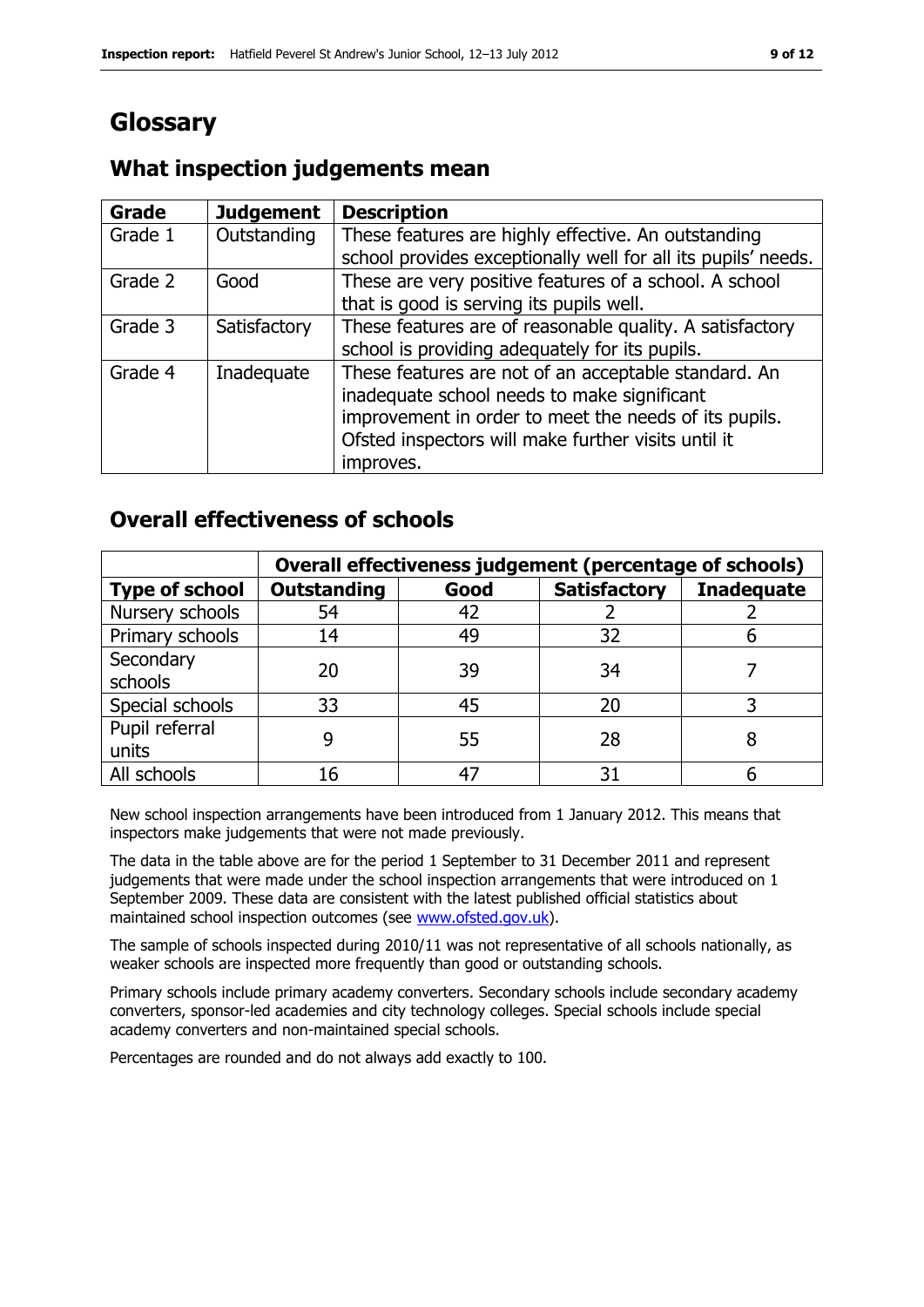# **Common terminology used by inspectors**

| Achievement:                  | the progress and success of a pupil in their<br>learning and development taking account of their<br>attainment.                                                                                                        |
|-------------------------------|------------------------------------------------------------------------------------------------------------------------------------------------------------------------------------------------------------------------|
| Attainment:                   | the standard of the pupils' work shown by test and<br>examination results and in lessons.                                                                                                                              |
| Attendance:                   | the regular attendance of pupils at school and in<br>lessons, taking into account the school's efforts to<br>encourage good attendance.                                                                                |
| Behaviour:                    | how well pupils behave in lessons, with emphasis<br>on their attitude to learning. Pupils' punctuality to<br>lessons and their conduct around the school.                                                              |
| Capacity to improve:          | the proven ability of the school to continue<br>improving based on its self-evaluation and what<br>the school has accomplished so far and on the<br>quality of its systems to maintain improvement.                    |
| Floor standards:              | the national minimum expectation of attainment<br>and progression measures.                                                                                                                                            |
| Leadership and management:    | the contribution of all the staff with responsibilities,<br>not just the governors and headteacher, to<br>identifying priorities, directing and motivating staff<br>and running the school.                            |
| Learning:                     | how well pupils acquire knowledge, develop their<br>understanding, learn and practise skills and are<br>developing their competence as learners.                                                                       |
| <b>Overall effectiveness:</b> | inspectors form a judgement on a school's overall<br>effectiveness based on the findings from their<br>inspection of the school.                                                                                       |
| Progress:                     | the rate at which pupils are learning in lessons and<br>over longer periods of time. It is often measured<br>by comparing the pupils' attainment at the end of a<br>key stage with their attainment when they started. |
| Safety:                       | how safe pupils are in school, including in lessons;<br>and their understanding of risks. Pupils' freedom<br>from bullying and harassment. How well the school<br>promotes safety, for example e-learning.             |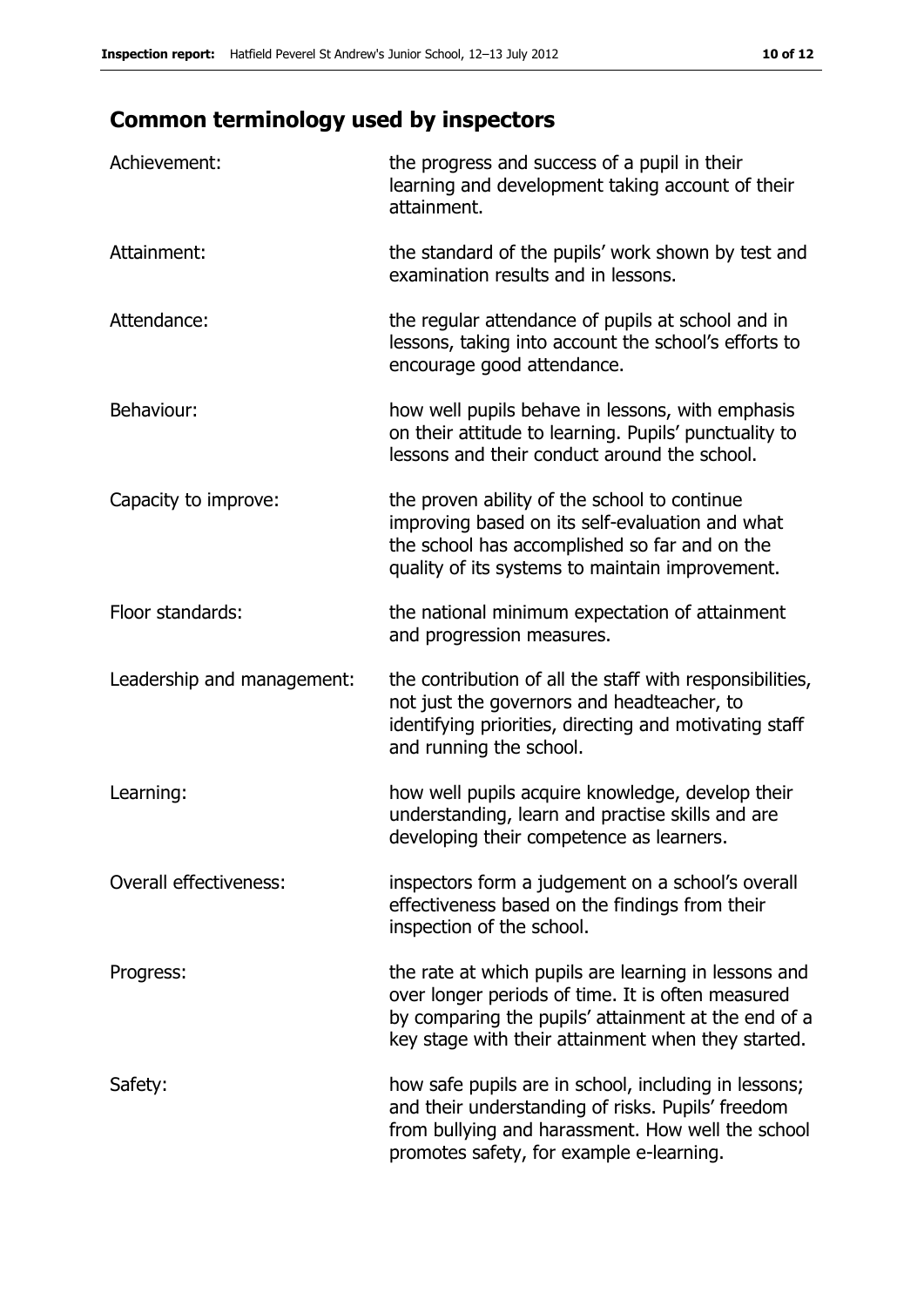#### **This letter is provided for the school, parents and carers to share with their children. It describes Ofsted's main findings from the inspection of their school.**



16 July 2012

Dear Pupils

#### **Inspection of Hatfield Peverel St Andrew's Junior School, Chelmsford, CM3 2JX**

Thank you all for welcoming us to your school and for sharing your thoughts and ideas about it. This helped us to make our judgements about your school, which is providing you with a good education. The best things about the school are that:

- you thoroughly enjoy school, make good progress and reach above-average levels of attainment, especially in mathematics
- your behaviour is outstanding and you work and play very well together
- **EXECTE:** everyone looks after you well and teachers make sure you have work to make you think hard
- your headteacher, deputy headteacher and senior teachers lead and manage the school well.

There are a few areas where the school can do even better. I have asked your headteacher, deputy headteacher, senior teachers and the governing body to:

- make sure that teaching of phonics (linking letters and sounds) always helps you make the best progress
- make sure that your teachers always expect you to do your best handwriting and set your work out neatly.

You already make a good contribution to the life of the school. You are very positive about learning. We were very impressed with how welcoming you are to visitors and with your flute playing in assembly. You can help the school improve even further by continuing to work hard and always trying your best with your handwriting and presentation.

Thank you again for your help.

Yours sincerely

Cheryl Thompson Lead inspector